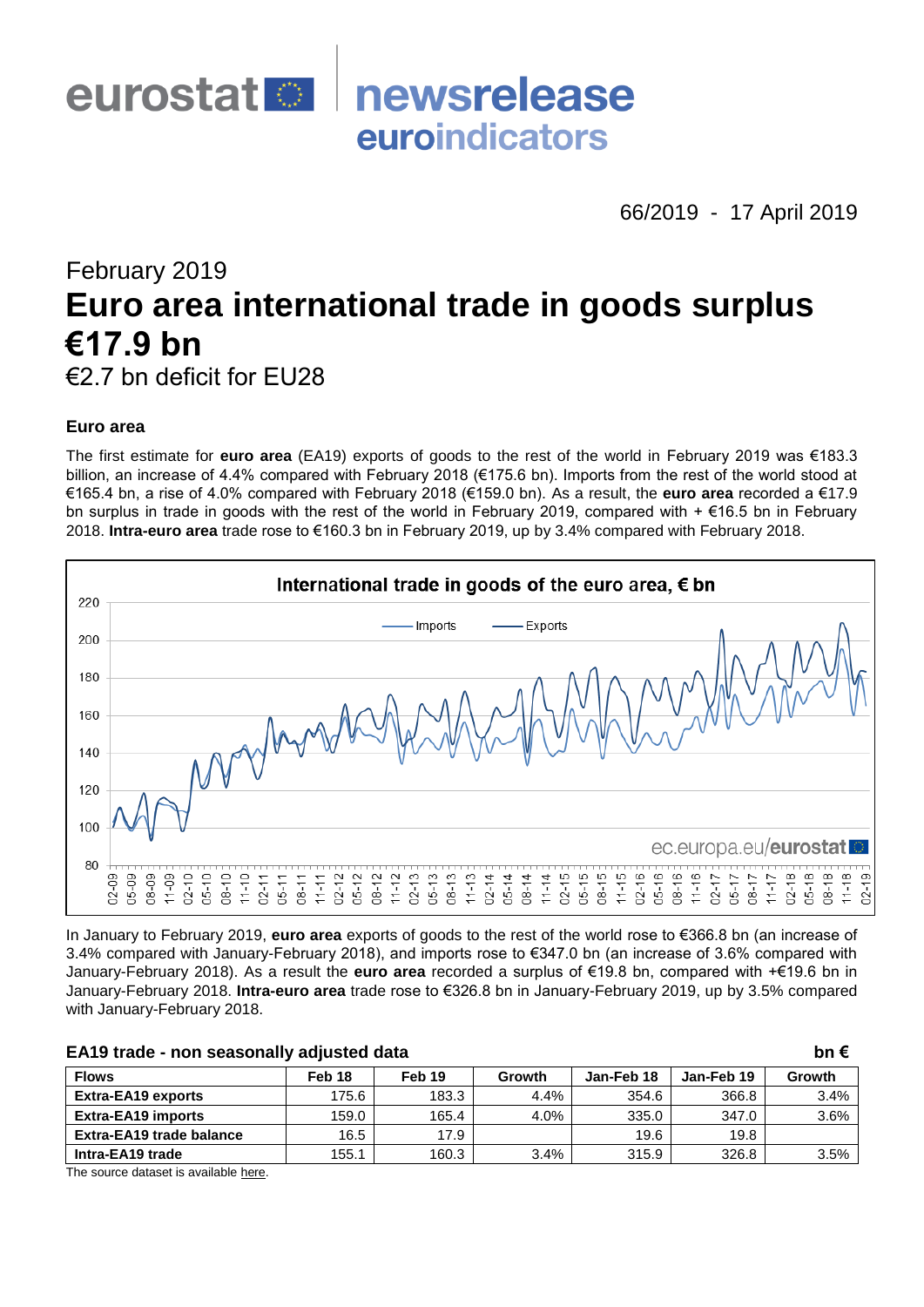# **European Union**

The first estimate for **extra-EU28** exports of goods in February 2019 was €156.3 billion, up by 6.2% compared with February 2018 (€147.2 bn). Imports from the rest of the world stood at €159.0 bn, up by 8.5% compared with February 2018 (€146.6 bn). As a result, the **EU28** recorded a €2.7 bn deficit in trade in goods with the rest of the world in February 2019, compared with a surplus of €0.7 bn in February 2018. **Intra-EU28** trade rose to €290.6 bn in February 2019, +3.7% compared with February 2018.



In January to February 2019, **extra-EU28** exports of goods rose to €309.8 bn (an increase of 4.1% compared with January-February 2018), and imports rose to €338.2 bn (an increase of 6.2% compared with January-February 2018). As a result, the **EU28** recorded a deficit of €28.4 bn, compared with -€20.7 bn in January-February 2018. **Intra-EU28** trade rose to €591.8 bn in January-February 2019, +3.6% compared with January-February 2018.

#### **EU28 trade - non seasonally adjusted data bn €**

| -------------                   |        |        |        |            |            |        |
|---------------------------------|--------|--------|--------|------------|------------|--------|
| <b>Flows</b>                    | Feb 18 | Feb 19 | Growth | Jan-Feb 18 | Jan-Feb 19 | Growth |
| <b>Extra-EU28 exports</b>       | 147.2  | 156.3  | 6.2%   | 297.6      | 309.8      | 4.1%   |
| <b>Extra-EU28 imports</b>       | 146.6  | 159.0  | 8.5%   | 318.4      | 338.2      | 6.2%   |
| <b>Extra-EU28 trade balance</b> |        | $-2.7$ |        | $-20.7$    | $-28.4$    |        |
| Intra-EU28 trade                | 280.1  | 290.6  | 3.7%   | 571.4      | 591.8      | 3.6%   |

The source dataset is available [here.](http://appsso.eurostat.ec.europa.eu/nui/show.do?query=BOOKMARK_DS-337917_QID_-D4145C7_UID_-3F171EB0&layout=TIME,C,X,0;PARTNER,L,Y,0;STK_FLOW,L,Y,1;SITC06,L,Z,0;INDIC_ET,L,Z,1;GEO,L,Z,2;INDICATORS,C,Z,3;&zSelection=DS-337917INDICATORS,OBS_FLAG;DS-337917GEO,EU28;DS-337917INDIC_ET,TRD_VAL;DS-337917SITC06,TOTAL;&rankName1=SITC06_1_2_-1_2&rankName2=INDIC-ET_1_2_-1_2&rankName3=GEO_1_2_-1_2&rankName4=INDICATORS_1_2_-1_2&rankName5=TIME_1_0_0_0&rankName6=PARTNER_1_2_0_1&rankName7=STK-FLOW_1_2_1_1&sortC=ASC_-1_FIRST&rStp=&cStp=&rDCh=&cDCh=&rDM=true&cDM=true&footnes=false&empty=false&wai=false&time_mode=ROLLING&time_most_recent=true&lang=EN&cfo=%23%23%23%2C%23%23%23.%23%23%23)

#### **Main products - EU28 bn €**

|                       |                  | <b>Extra-EU28 exports</b> |               |            | <b>Extra-EU28 imports</b> |         | Trade balance |                         |  |
|-----------------------|------------------|---------------------------|---------------|------------|---------------------------|---------|---------------|-------------------------|--|
|                       | Jan-Feb 18       | Jan-Feb 19                | <b>Growth</b> | Jan-Feb 18 | Jan-Feb 19                | Growth  |               | Jan-Feb 18   Jan-Feb 19 |  |
| <b>Total</b>          | 297.6            | 309.8                     | 4.1%          | 318.4      | 338.2                     | 6.2%    | $-20.7$       | $-28.4$                 |  |
| <b>Primary goods:</b> | 44.4             | 44.2                      | $-0.5%$       | 95.7       | 97.7                      | 2.1%    | $-51.3$       | $-53.5$                 |  |
| Food & drink          | 18.6             | 20.2                      | 8.6%          | 18.2       | 19.8                      | 8.8%    | 0.4           | 0.4                     |  |
| Raw materials         | 8.4              | 8.4                       | $0.0\%$       | 13.4       | 14.0                      | 4.5%    | $-5.0$        | $-5.6$                  |  |
| Energy                | 17.5             | 15.7                      | $-10.3%$      | 64.2       | 64.0                      | $-0.3%$ | $-46.7$       | $-48.3$                 |  |
| Manufactured goods:   | 245.2            | 257.6                     | 5.1%          | 212.3      | 228.0                     | 7.4%    | 32.9          | 29.6                    |  |
| Chemicals             | 57.3             | 62.1                      | 8.4%          | 32.7       | 36.4                      | 11.3%   | 24.6          | 25.7                    |  |
| Machinery & vehicles  | 119.9            | 125.0                     | 4.3%          | 97.8       | 104.7                     | 7.1%    | 22.0          | 20.3                    |  |
| Other manuf'd goods   | 68.0             | 70.5                      | 3.7%          | 81.8       | 86.8                      | 6.1%    | $-13.8$       | $-16.4$                 |  |
| <b>Other</b>          | 8.0 <sub>1</sub> | 8.0                       | $0.0\%$       | 10.4       | 12.5                      | 20.2%   | $-2.4$        | $-4.5$                  |  |

The source dataset is availabl[e here.](http://appsso.eurostat.ec.europa.eu/nui/show.do?query=BOOKMARK_DS-337917_QID_19A1683E_UID_-3F171EB0&layout=TIME,C,X,0;SITC06,L,Y,0;INDIC_ET,L,Z,0;GEO,L,Z,1;PARTNER,L,Z,2;STK_FLOW,L,Z,3;INDICATORS,C,Z,4;&zSelection=DS-337917INDICATORS,OBS_FLAG;DS-337917GEO,EU28;DS-337917INDIC_ET,TRD_VAL;DS-337917STK_FLOW,BAL_RT;DS-337917PARTNER,EXT_EU28;&rankName1=PARTNER_1_2_-1_2&rankName2=STK-FLOW_1_2_-1_2&rankName3=INDIC-ET_1_2_-1_2&rankName4=GEO_1_2_-1_2&rankName5=INDICATORS_1_2_-1_2&rankName6=TIME_1_0_0_0&rankName7=SITC06_1_2_0_1&sortC=ASC_-1_FIRST&rStp=&cStp=&rDCh=&cDCh=&rDM=true&cDM=true&footnes=false&empty=false&wai=false&time_mode=ROLLING&time_most_recent=true&lang=EN&cfo=%23%23%23%2C%23%23%23.%23%23%23)

# **Main trading partners - EU28 bn €**

|                      |                  | EU28 exports to   |          |            | EU28 imports from |         | Trade balance |                  |  |
|----------------------|------------------|-------------------|----------|------------|-------------------|---------|---------------|------------------|--|
|                      | Jan-Feb 18       | Jan-Feb 19        | Growth   | Jan-Feb 18 | Jan-Feb 19        | Growth  | Jan-Feb 18    | Jan-Feb 19       |  |
| <b>United States</b> | 61.4             | 69.5              | 13.2%    | 40.5       | 47.8              | 18.0%   | 20.9          | 21.6             |  |
| China                | 30.1             | 34.0              | 13.0%    | 65.6       | 71.8              | 9.5%    | $-35.5$       | $-37.8$          |  |
| <b>Switzerland</b>   | 23.8             | 25.2              | 5.9%     | 17.6       | 19.7              | 11.9%   | 6.2           | 5.5              |  |
| <b>Russia</b>        | 12.9             | 13.1              | 1.6%     | 26.6       | 26.9              | 1.1%    | $-13.7$       | $-13.8$          |  |
| <b>Turkev</b>        | 14.5             | 10.6 <sub>1</sub> | $-26.9%$ | 12.0       | 13.3 <sub>1</sub> | 10.8%   | $2.5\,$       | $-2.7$           |  |
| Japan                | 10.3             | 11.0              | 6.8%     | 11.5       | 12.5              | 8.7%    | $-1.2$        | $-1.5$           |  |
| <b>Norway</b>        | 8.1              | 9.0               | 11.1%    | 13.7       | 13.3              | $-2.9%$ | $-5.6$        | $-4.3$           |  |
| <b>South Korea</b>   | 7.8 <sub>1</sub> | 7.4 <sub>1</sub>  | $-5.1%$  | 7.8        | 8.6               | 10.3%   | $-0.1$        | $-1.2$           |  |
| India                | 7.1              | 6.6               | $-7.0%$  | 7.8        | 8.3               | 6.4%    | $-0.7$        | $-1.7$           |  |
| Canada               | 6.2              | 6.7               | 8.1%     | 4.9        | 5.3               | 8.2%    | 1.2           | 1.4 <sub>l</sub> |  |

The source dataset is available [here.](http://appsso.eurostat.ec.europa.eu/nui/show.do?query=BOOKMARK_DS-337917_QID_-7C2BCCA0_UID_-3F171EB0&layout=TIME,C,X,0;PARTNER,L,Y,0;INDIC_ET,L,Z,0;GEO,L,Z,1;SITC06,L,Z,2;STK_FLOW,L,Z,3;INDICATORS,C,Z,4;&zSelection=DS-337917INDICATORS,OBS_FLAG;DS-337917GEO,EU28;DS-337917INDIC_ET,TRD_VAL;DS-337917SITC06,TOTAL;DS-337917STK_FLOW,BAL_RT;&rankName1=STK-FLOW_1_2_-1_2&rankName2=SITC06_1_2_-1_2&rankName3=INDIC-ET_1_2_-1_2&rankName4=GEO_1_2_-1_2&rankName5=INDICATORS_1_2_-1_2&rankName6=TIME_1_0_0_0&rankName7=PARTNER_1_2_0_1&ppcRK=FIRST&ppcSO=ASC&sortC=ASC_-1_FIRST&rStp=&cStp=&rDCh=&cDCh=&rDM=true&cDM=true&footnes=false&empty=false&wai=false&time_mode=ROLLING&time_most_recent=true&lang=EN&cfo=%23%23%23%2C%23%23%23.%23%23%23)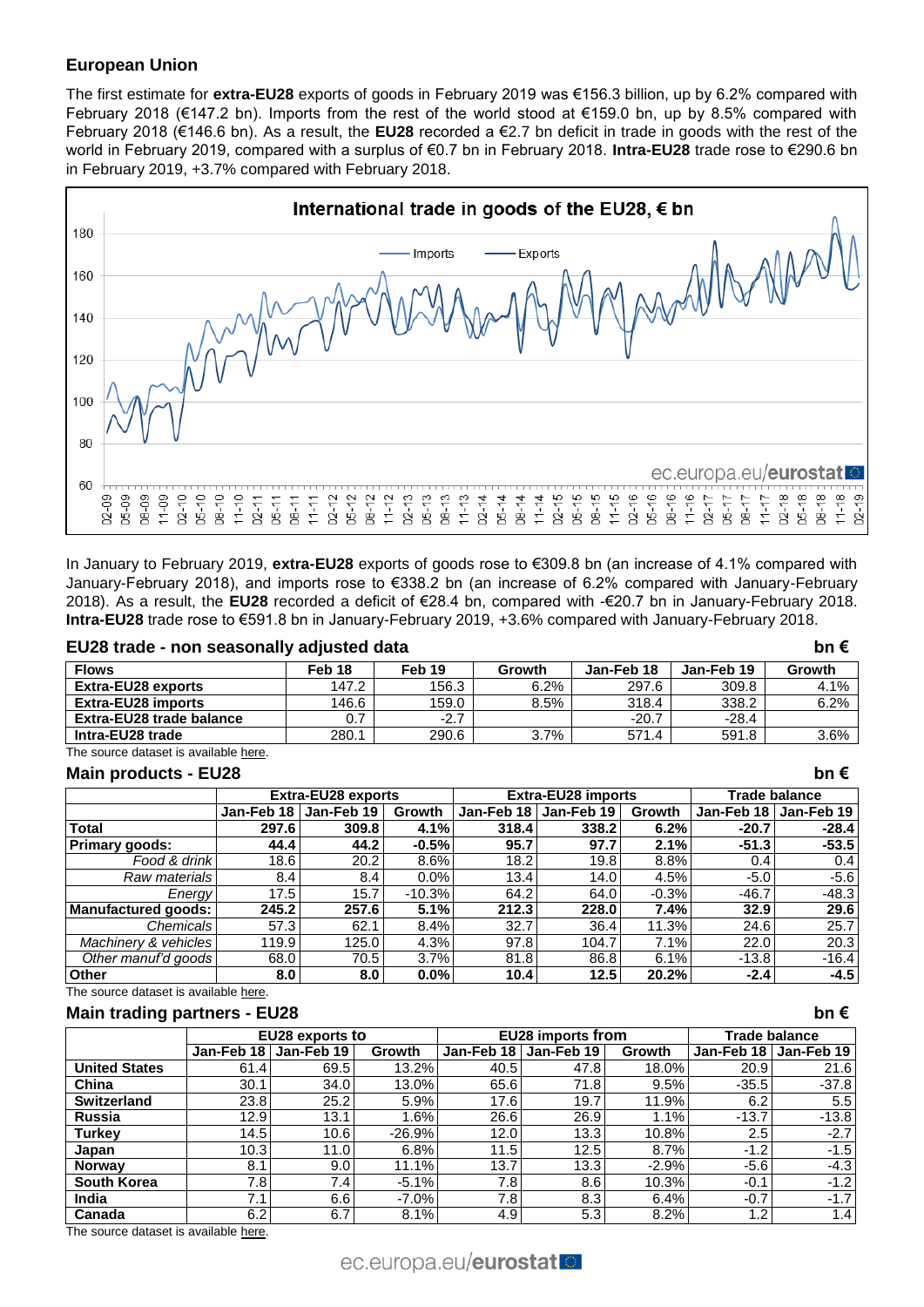# **Member States' total trade (intra-EU + extra-EU) bn €**

|                       |                |              | <b>Total exports</b> |         |                 |          |              |         | <b>Total imports</b> |          |                 |               |              |         | <b>Trade balance</b> |         |                 |         |  |  |
|-----------------------|----------------|--------------|----------------------|---------|-----------------|----------|--------------|---------|----------------------|----------|-----------------|---------------|--------------|---------|----------------------|---------|-----------------|---------|--|--|
|                       |                | <b>Total</b> | Intra-EU             |         | <b>Extra-EU</b> |          | <b>Total</b> |         | Intra-EU             |          | <b>Extra-EU</b> |               | <b>Total</b> |         | Intra-EU             |         | <b>Extra-EU</b> |         |  |  |
|                       | <b>Jan-Feb</b> | Growth       | Jan-Feb              | Growth  | Jan-Feb         | Growth / | Jan-Feb      | Growth  | Jan-Feb              | Growth / | Jan-Feb         | <b>Growth</b> | Jan-Feb      | Jan-Feb | Jan-Feb              | Jan-Feb | Jan-Feb         | Jan-Feb |  |  |
|                       | 19             | Jan-Feb      | 19                   | Jan-Feb | 19              | Jan-Feb  | 19           | Jan-Feb | 19                   | Jan-Feb  | 19              | Jan-Feb       | 19           | 18      | 19                   | 18      | 19              | 18      |  |  |
|                       |                | 18           |                      | 18      |                 | 18       |              | 18      |                      | 18       |                 | 18            |              |         |                      |         |                 |         |  |  |
| <b>Belgium</b>        | 60.4           | $-7%$        | 43.1                 | $-9%$   | 17.3            | $-2%$    | 58.7         | $-6%$   | 37.4                 | $-6%$    | 21.3            | $-5%$         | 1.7          | 2.8     | 5.7                  | 7.6     | $-4.0$          | $-4.8$  |  |  |
| <b>Bulgaria</b>       | 4.7            | 11%          | 3.2                  | 9%      | 1.4             | 14%      | 5.2          | 5%      | 3.2                  | 1%       | 2.0             | 12%           | $-0.5$       | $-0.7$  | 0.1                  | $-0.2$  | $-0.5$          | $-0.5$  |  |  |
| <b>Czechia</b>        | 28.8           | 4%           | 24.5                 | 4%      | 4.3             | 1%       | 25.5         | 3%      | 19.1                 | 0%       | 6.4             | 15%           | 3.3          | 3.0     | 5.5                  | 4.3     | $-2.2$          | $-1.4$  |  |  |
| <b>Denmark</b>        | 15.7           | 6%           | 9.4                  | 2%      | 6.3             | 13%      | 14.3         | 2%      | 9.8                  | 3%       | 4.6             | 0%            | 1.4          | 0.7     | $-0.4$               | $-0.3$  | 1.8             | 1.0     |  |  |
| Germany               | 218.1          | 3%           | 131.1                | 2%      | 87.0            | 3%       | 184.9        | 5%      | 121.7                | 5%       | 63.2            | 5%            | 33.3         | 36.3    | 9.4                  | 12.3    | 23.9            | 24.0    |  |  |
| Estonia               | 2.3            | 8%           | 1.6                  | 3%      | 0.7             | 19%      | 2.5          | 4%      | 1.9                  | 1%       | 0.6             | 14%           | $-0.2$       | $-0.3$  | $-0.3$               | $-0.3$  | 0.1             | 0.0     |  |  |
| <b>Ireland</b>        | 26.2           | 17%          | 13.2                 | 21%     | 13.0            | 13%      | 12.9         | 0%      | 8.8                  | 7%       | 4.1             | $-13%$        | 13.2         | 9.4     | 4.4                  | 2.7     | 8.9             | 6.8     |  |  |
| Greece                | 5.2            | 4%           | 2.9                  | 8%      | 2.3             | $-1%$    | 9.0          | 4%      | 4.6                  | 7%       | 4.4             | 1%            | $-3.8$       | $-3.7$  | $-1.8$               | $-1.7$  | $-2.1$          | $-2.0$  |  |  |
| Spain                 | 47.1           | 1%           | 32.1                 | 2%      | 15.0            | $-1%$    | 53.8         | 2%      | 30.4                 | 0%       | 23.4            | 5%            | $-6.7$       | $-6.0$  | 1.6                  | 1.0     | $-8.3$          | $-7.1$  |  |  |
| <b>France</b>         | 82.6           | 7%           | 51.0                 | 6%      | 31.6            | 8%       | 96.2         | 4%      | 66.5                 | 3%       | 29.7            | 4%            | $-13.6$      | $-15.5$ | $-15.5$              | $-16.1$ | 1.8             | 0.7     |  |  |
| Croatia               | 2.3            | 8%           | 1.6                  | 7%      | 0.7             | 10%      | 3.8          | 10%     | 3.1                  | 12%      | 0.7             | 0%            | $-1.5$       | $-1.3$  | $-1.5$               | $-1.3$  | 0.0             | 0.0     |  |  |
| Italy                 | 73.2           | 3%           | 42.5                 | 2%      | 30.7            | 6%       | 69.6         | 3%      | 40.5                 | 0%       | 29.1            | 6%            | 3.6          | 3.0     | 2.0                  | 1.6     | 1.6             | 1.4     |  |  |
| <b>Cyprus</b>         | 0.7            | 81%          | 0.5                  | 210%    | 0.2             | $-16%$   | 1.4          | 10%     | 0.8                  | $-2%$    | 0.6             | 33%           | $-0.7$       | $-0.8$  | $-0.3$               | $-0.6$  | $-0.4$          | $-0.2$  |  |  |
| Latvia                | 2.1            | 1%           | 1.5                  | 6%      | 0.6             | $-10%$   | 2.3          | 0%      | 1.8                  | 2%       | 0.5             | $-7%$         | $-0.3$       | $-0.3$  | $-0.3$               | $-0.4$  | 0.1             | 0.1     |  |  |
| Lithuania             | 4.5            | 9%           | 2.7                  | 8%      | 1.8             | 10%      | 4.9          | 5%      | 3.2                  | 2%       | 1.7             | 14%           | $-0.4$       | $-0.5$  | $-0.5$               | $-0.6$  | 0.1             | 0.2     |  |  |
| Luxembourg            | 3.1            | 37%          | 2.7                  | 41%     | 0.4             | 17%      | 4.1          | 24%     | 2.9                  | 5%       | 1.1             | 121%          | $-1.0$       | $-1.0$  | $-0.2$               | $-0.8$  | $-0.8$          | $-0.2$  |  |  |
| Hungary               | 18.4           | 8%           | 15.2                 | 8%      | 3.2             | 6%       | 17.4         | 8%      | 12.7                 | 4%       | 4.7             | 21%           | 1.1          | 1.0     | 2.5                  | 1.8     | $-1.5$          | $-0.8$  |  |  |
| <b>Malta</b>          | 0.4            | $-13%$       | 0.2                  | $-29%$  | 0.2             | 10%      | 0.9          | 19%     | 0.7                  | 17%      | 0.3             | 22%           | $-0.6$       | $-0.4$  | $-0.5$               | $-0.3$  | $-0.1$          | 0.0     |  |  |
| <b>Netherlands</b>    | 101.3          | 4%           | 76.8                 | 6%      | 24.5            | 1%       | 91.3         | 3%      | 42.0                 | 4%       | 49.3            | 3%            | 10.0         | 8.8     | 34.8                 | 32.4    | $-24.8$         | $-23.6$ |  |  |
| Austria               | 25.8           | 4%           | 18.5                 | 3%      | 7.3             | 6%       | 27.3         | 7%      | 21.0                 | 5%       | 6.4             | 15%           | $-1.6$       | $-0.7$  | $-2.4$               | $-2.0$  | 0.9             | 1.3     |  |  |
| Poland                | 36.8           | 5%           | 29.8                 | 4%      | 7.0             | 9%       | 39.0         | 8%      | 25.3                 | 0%       | 13.7            | 28%           | $-2.2$       | $-1.0$  | 4.5                  | 3.2     | $-6.7$          | $-4.3$  |  |  |
| Portugal              | 9.8            | 4%           | 7.6                  | 6%      | 2.1             | $-1%$    | 13.3         | 14%     | 10.0                 | 13%      | 3.3             | 19%           | $-3.5$       | $-2.2$  | $-2.3$               | $-1.6$  | $-1.1$          | $-0.6$  |  |  |
| Romania               | 11.3           | 5%           | 8.9                  | 6%      | 2.5             | 1%       | 13.8         | 10%     | 10.3                 | 9%       | 3.5             | 13%           | $-2.4$       | $-1.7$  | $-1.4$               | $-1.1$  | $-1.0$          | $-0.7$  |  |  |
| Slovenia              | 6.5            | 10%          | 4.9                  | 7%      | 1.6             | 21%      | 6.0          | 8%      | 3.9                  | 4%       | 2.1             | 16%           | 0.4          | 0.3     | 1.0                  | 0.8     | $-0.5$          | $-0.5$  |  |  |
| Slovakia              | 13.4           | 10%          | 11.3                 | 6%      | 2.1             | 42%      | 13.2         | 8%      | 10.5                 | 11%      | 2.7             | $-3%$         | 0.2          | $-0.1$  | 0.8                  | 1.2     | $-0.5$          | $-1.2$  |  |  |
| <b>Finland</b>        | 11.0           | 8%           | 6.7                  | 11%     | 4.3             | 4%       | 10.4         | $-2%$   | 7.4                  | 1%       | 3.0             | $-8%$         | 0.6          | $-0.5$  | $-0.7$               | $-1.3$  | 1.3             | 0.8     |  |  |
| <b>Sweden</b>         | 24.0           | 6%           | 14.2                 | 5%      | 9.8             | 8%       | 23.3         | 0%      | 16.5                 | 0%       | 6.8             | 1%            | 0.8          | $-0.6$  | $-2.3$               | $-3.0$  | 3.1             | 2.4     |  |  |
| <b>United Kingdom</b> | 65.9           | 3%           | 34.1                 | 6%      | 31.8            | 0%       | 101.5        | 10%     | 52.4                 | 8%       | 49.1            | 13%           | $-35.6$      | $-28.1$ | $-18.3$              | $-16.5$ | $-17.3$         | $-11.6$ |  |  |

The source dataset is available [here.](http://appsso.eurostat.ec.europa.eu/nui/show.do?query=BOOKMARK_DS-337919_QID_-2F50A394_UID_-3F171EB0&layout=TIME,C,X,0;GEO,L,Y,0;STK_FLOW,L,Z,0;INDIC_ET,L,Z,1;PARTNER,L,Z,2;BCLAS_BEC,L,Z,3;INDICATORS,C,Z,4;&zSelection=DS-337919BCLAS_BEC,TOTAL;DS-337919INDICATORS,OBS_FLAG;DS-337919INDIC_ET,TRD_VAL;DS-337919STK_FLOW,IMP;DS-337919PARTNER,WORLD;&rankName1=PARTNER_1_2_-1_2&rankName2=STK-FLOW_1_2_-1_2&rankName3=BCLAS-BEC_1_2_-1_2&rankName4=INDIC-ET_1_2_-1_2&rankName5=INDICATORS_1_2_-1_2&rankName6=TIME_1_0_0_0&rankName7=GEO_1_2_0_1&sortC=ASC_-1_FIRST&rStp=&cStp=&rDCh=&cDCh=&rDM=true&cDM=true&footnes=false&empty=false&wai=false&time_mode=ROLLING&time_most_recent=false&lang=EN&cfo=%23%23%23%2C%23%23%23.%23%23%23)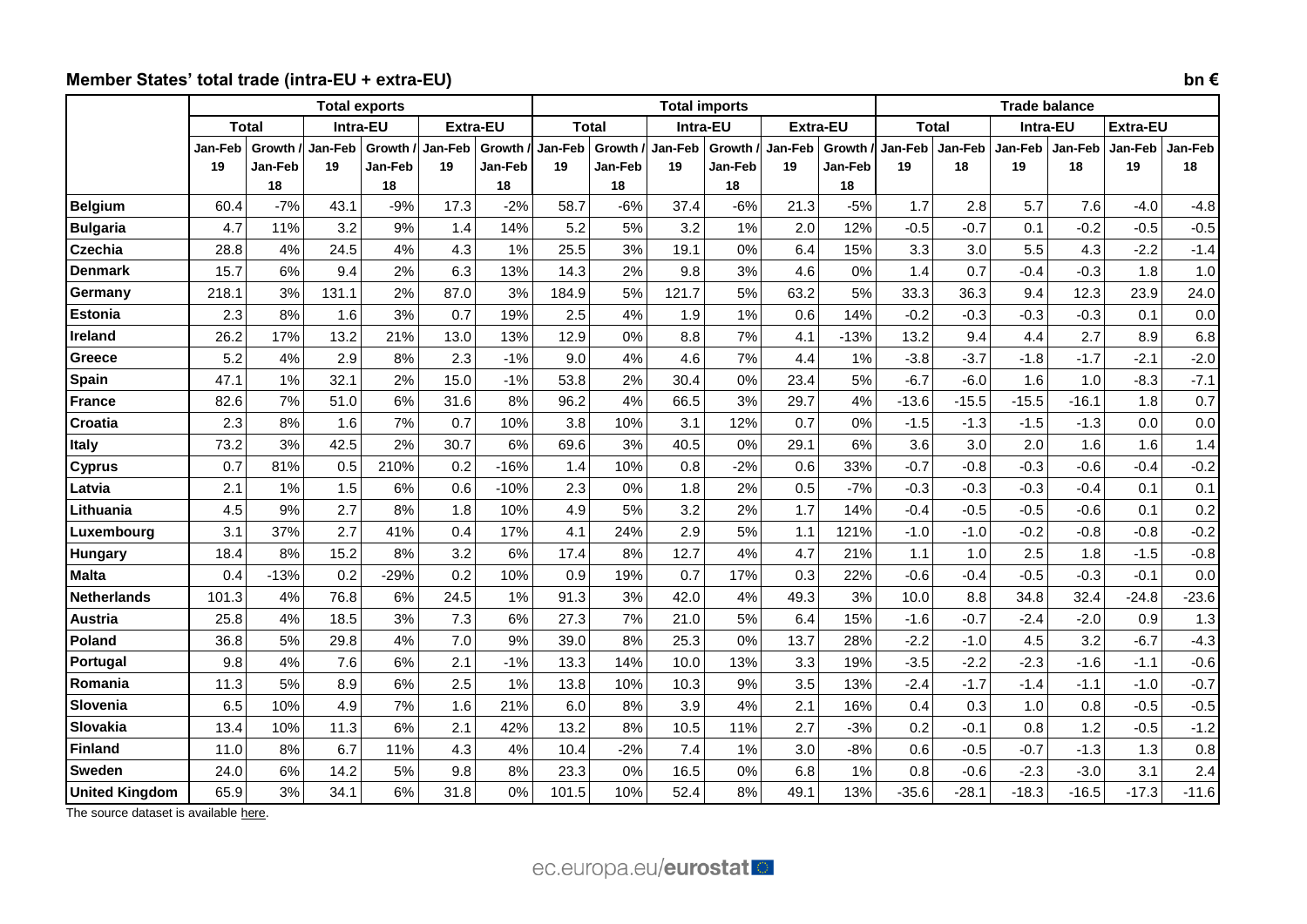#### Geographical information

The **euro area** (EA19) includes Belgium, Germany, Estonia, Ireland, Greece, Spain, France, Italy, Cyprus, Latvia, Lithuania, Luxembourg, Malta, the Netherlands, Austria, Portugal, Slovenia, Slovakia and Finland.

The **European Union** (EU28) includes Belgium, Bulgaria, Czechia, Denmark, Germany, Estonia, Ireland, Greece, Spain, France, Croatia, Italy, Cyprus, Latvia, Lithuania, Luxembourg, Hungary, Malta, the Netherlands, Austria, Poland, Portugal, Romania, Slovenia, Slovakia, Finland, Sweden and the United Kingdom.

#### Methods and definitions

Since the introduction of Intrastat for intra-EU trade on 1 January 1993, the value of dispatches has been consistently higher than that of arrivals. In theory, as dispatches are declared FOB and arrivals CIF, the value of arrivals should be slightly higher than that of dispatches. Eurostat uses dispatches as the more reliable measure of total intra-EU trade as, at aggregated levels, total dispatches has better coverage than total arrivals. Due to this divergence in intra-EU trade, and to the difficulties of interpreting figures in absolute terms at the level of individual Member States, trade balances for individual Member States must be interpreted with caution. The same caution applies to the trade balance of the euro area, which includes some intra-EU trade.

National concepts may differ from the harmonised methodology used by Eurostat, leading to differences between figures in this release and those published nationally, both for raw data and for seasonally adjusted series.

Products are classified according to the [Standard international trade classification](https://ec.europa.eu/eurostat/statistics-explained/index.php/Glossary:Standard_international_trade_classification_(SITC)) (SITC), Revision 4.

#### Revisions and timetable

This News Release is based on data available on 12 April 2019. These are provisional figures based on information provided by Member States. They are subject to frequent revision for up to two years after the month in question.

#### For more information

Eurosta[t website section](https://ec.europa.eu/eurostat/web/international-trade-in-goods/overview) on international trade in goods Eurosta[t database section](https://ec.europa.eu/eurostat/web/international-trade-in-goods/data/database) on international trade in goods Eurosta[t Statistics Explained article](https://ec.europa.eu/eurostat/statistics-explained/index.php/International_trade_statistics_-_background) on international trade in goods statistics Eurostat €-indicator[s release calendar](https://ec.europa.eu/eurostat/news/release-calendar)

Issued by: **Eurostat Press Office**

For further information on data:

**Baiba GRANDOVSKA Tel: +352-4301-33 444 [eurostat-pressoffice@ec.europa.eu](mailto:eurostat-pressoffice@ec.europa.eu)**

**Michele MAROTTA Tel: +352-4301-32 493 [estat-etfree@ec.europa.eu](mailto:estat-etfree@ec.europa.eu)**

[EurostatStatistics](https://www.facebook.com/EurostatStatistics) [ec.europa.eu/eurostat/](https://ec.europa.eu/eurostat/) [@EU\\_Eurostat](https://twitter.com/EU_Eurostat)



**Media requests**: Eurostat media support / Tel: +352-4301-33 408 / [eurostat-mediasupport@ec.europa.eu](mailto:eurostat-mediasupport@ec.europa.eu)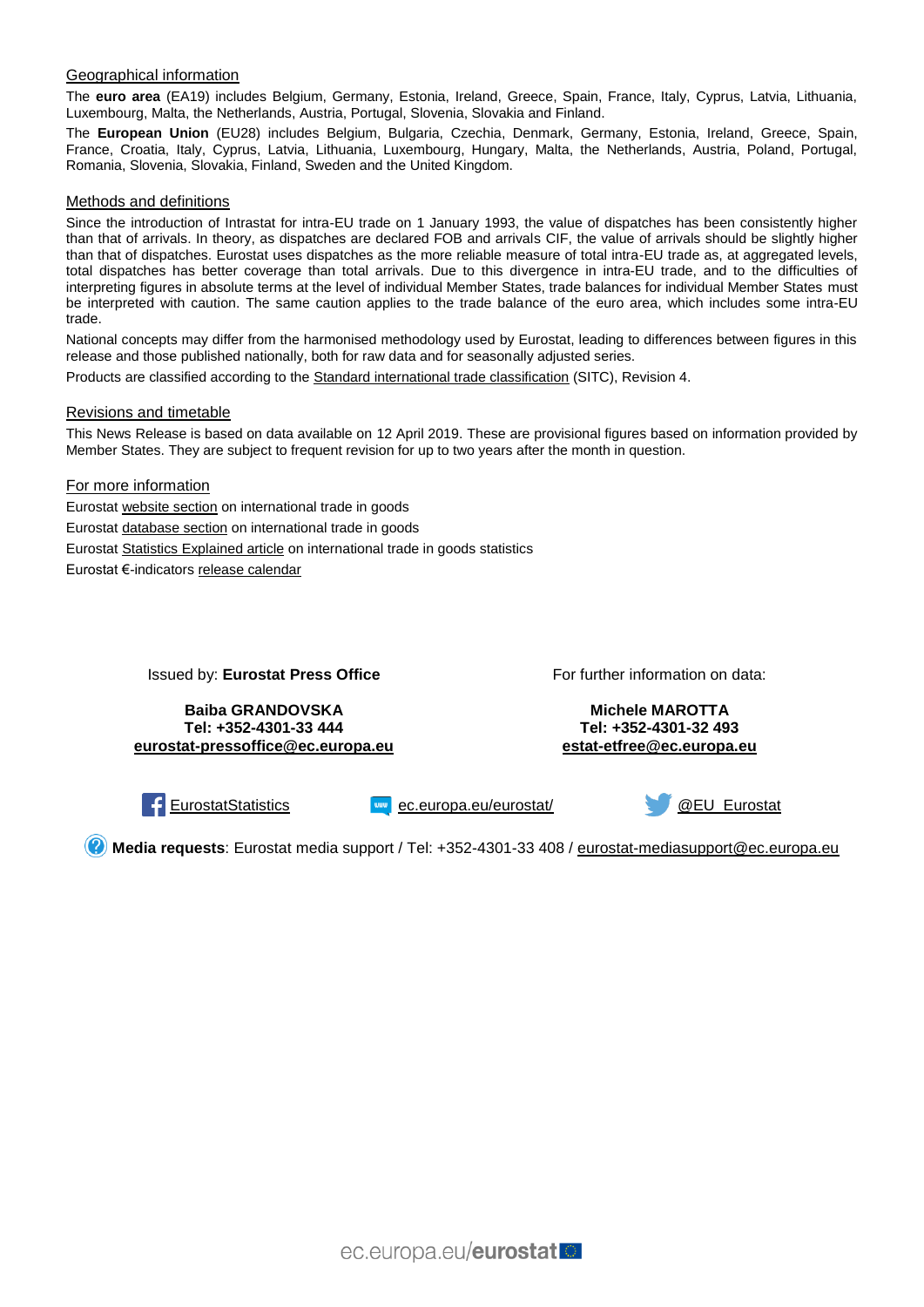# **Annex - Seasonally adjusted data**

In February 2019 compared with January 2019, **euro area** seasonally adjusted exports decreased by 1.4%, while imports decreased by 2.7%. The seasonally adjusted balance was +€19.5 bn, an increase compared with January (+€17.4 bn).

#### **EA19 trade - seasonally adjusted data bn €**

| <b>Flows</b>              |        |       | Mar 18 Apr 18 May 18 Jun 18 Jul 18  Aug 18 Sep 18 Oct 18  Nov 18 Dec 18 Jan 19  Feb 19 |       |       |                    |       |       |       |       |        |       |
|---------------------------|--------|-------|----------------------------------------------------------------------------------------|-------|-------|--------------------|-------|-------|-------|-------|--------|-------|
| <b>Extra-EA19 exports</b> | 187.0  | 187., | 187.81                                                                                 | 191.0 | 189.2 | 192.7              | 190.7 | 194.1 | 192.7 | 193.2 | 194.8  | 192.1 |
| <b>Extra-EA19 imports</b> | 166.61 | 169.8 |                                                                                        | 174.7 | 77.0  | 176.3 <sub>1</sub> | 177.7 | 180.8 | 177.4 |       | 177.4  | 172.6 |
| Extra-EA19 trade balance  | 20.4   | 17.8  | 16.81                                                                                  | 16.4  | 12.2  | 16.4               | 13.0  | 13.3  | 15.3  | 15.9  | 17.4   | 19.5  |
| Intra-EA19 trade          | 159.7  | 161.7 | 160.61                                                                                 | 164.4 | 164.0 | 163.31             | 163.2 | 165.3 | 163.3 | 162.3 | 166.01 | 164.1 |

The source dataset is available [here.](http://appsso.eurostat.ec.europa.eu/nui/show.do?query=BOOKMARK_DS-485315_QID_-4A4215FC_UID_-3F171EB0&layout=TIME,C,X,0;PARTNER,L,Y,0;STK_FLOW,L,Y,1;INDIC_ET,L,Z,0;SITC06,L,Z,1;GEO,L,Z,2;INDICATORS,C,Z,3;&zSelection=DS-485315INDICATORS,OBS_FLAG;DS-485315GEO,EA19;DS-485315INDIC_ET,TRD_VAL_SCA;DS-485315SITC06,TOTAL;&rankName1=SITC06_1_2_-1_2&rankName2=INDIC-ET_1_2_-1_2&rankName3=INDICATORS_1_2_-1_2&rankName4=GEO_1_2_1_1&rankName5=TIME_1_0_0_0&rankName6=PARTNER_1_2_0_1&rankName7=STK-FLOW_1_2_1_1&sortC=ASC_-1_FIRST&rStp=&cStp=&rDCh=&cDCh=&rDM=true&cDM=true&footnes=false&empty=false&wai=false&time_mode=ROLLING&time_most_recent=true&lang=EN&cfo=%23%23%23%2C%23%23%23.%23%23%23)

In February 2019 compared with January 2019, **EU28** seasonally adjusted exports decreased by 0.2%, while imports decreased by 2.3%. The seasonally adjusted balance was -€2.8 bn, an improvement compared with January (-€6.5 bn).

### **EU28 trade - seasonally adjusted data bn €**

| <b>Flows</b>              |       |       | Mar 18   Apr 18   May 18   Jun 18   Jul 18   Aug 18   Sep 18   Oct 18   Nov 18   Dec 18   Jan 19   Feb 19 |               |        |        |        |        |        |        |        |        |
|---------------------------|-------|-------|-----------------------------------------------------------------------------------------------------------|---------------|--------|--------|--------|--------|--------|--------|--------|--------|
| <b>Extra-EU28 exports</b> | 161.9 | 158.9 | 158.91                                                                                                    | 165.2         | 163.9  | 166.8  | 167.0  | 167.5  | 164.7  | 163.9  | 166.1  | 165.7  |
| <b>Extra-EU28 imports</b> | 156.6 | 159.9 | 159.4                                                                                                     | 164.61        | 168.9  | 168.9  | 167.9  | 173.81 | 170.5  | 170.41 | 172.6  | 168.6  |
| Extra-EU28 trade balance  | 5.3   | -1.0  | $-0.5$                                                                                                    | $0.5^{\circ}$ | $-5.0$ | $-2.1$ | $-0.8$ | $-6.3$ | $-5.9$ | -6.4   | $-6.5$ | $-2.8$ |
| Intra-EU28 trade          | 287.1 | 292.2 | 292.0                                                                                                     | 297.01        | 295.1  | 296.2  | 294.7  | 299.0  | 297.01 | 294.9  | 301.9  | 298.4  |

The source dataset is available [here.](http://appsso.eurostat.ec.europa.eu/nui/show.do?query=BOOKMARK_DS-337917_QID_-676E98B2_UID_-3F171EB0&layout=TIME,C,X,0;PARTNER,L,Y,0;STK_FLOW,L,Y,1;INDIC_ET,L,Z,0;GEO,L,Z,1;SITC06,L,Z,2;INDICATORS,C,Z,3;&zSelection=DS-337917INDICATORS,OBS_FLAG;DS-337917GEO,EU28;DS-337917INDIC_ET,TRD_VAL_SCA;DS-337917SITC06,TOTAL;&rankName1=INDIC-ET_1_2_-1_2&rankName2=GEO_1_2_-1_2&rankName3=INDICATORS_1_2_-1_2&rankName4=SITC06_1_2_1_1&rankName5=TIME_1_0_0_0&rankName6=PARTNER_1_2_0_1&rankName7=STK-FLOW_1_2_1_1&sortC=ASC_-1_FIRST&rStp=&cStp=&rDCh=&cDCh=&rDM=true&cDM=true&footnes=false&empty=false&wai=false&time_mode=ROLLING&time_most_recent=true&lang=EN&cfo=%23%23%23%2C%23%23%23.%23%23%23)

## **Contribution of EU28 Member States to extra-EU28 trade - seasonally adjusted data bn €**

|                       |               | <b>Total exports</b> |          |               | <b>Total imports</b> |          | <b>Trade balance</b> |         |
|-----------------------|---------------|----------------------|----------|---------------|----------------------|----------|----------------------|---------|
|                       | <b>Jan 19</b> | Feb 19               | Growth   | <b>Jan 19</b> | Feb 19               | Growth   | <b>Jan 19</b>        | Feb 19  |
| <b>EU28</b>           | 166.1         | 165.7                | $-0.2%$  | 172.6         | 168.6                | $-2.3%$  | $-6.5$               | $-2.8$  |
| <b>Belgium</b>        | 9.2           | 8.6                  | $-7.3%$  | 10.7          | 10.4                 | $-3.2%$  | $-1.5$               | $-1.8$  |
| <b>Bulgaria</b>       | 0.8           | 0.8                  | 3.1%     | 1.1           | 1.1                  | 5.7%     | $-0.3$               | $-0.3$  |
| <b>Czechia</b>        | 2.3           | 2.3                  | 0.3%     | 3.3           | 3.2                  | $-1.2%$  | $-1.0$               | $-1.0$  |
| <b>Denmark</b>        | 3.3           | 3.1                  | $-5.9%$  | 2.2           | 2.2                  | 1.3%     | 1.1                  | 0.9     |
| Germany               | 46.3          | 45.4                 | $-2.0%$  | 31.9          | 30.4                 | $-4.6%$  | 14.4                 | 14.9    |
| <b>Estonia</b>        | 0.4           | 0.4                  | 4.8%     | 0.3           | 0.3                  | $-5.4%$  | 0.1                  | 0.1     |
| <b>Ireland</b>        | 6.4           | 6.8                  | 6.7%     | 2.1           | 2.0                  | $-1.6%$  | 4.3                  | 4.8     |
| Greece                | 1.2           | 1.4                  | 14.3%    | 2.4           | 1.9                  | $-18.7%$ | $-1.2$               | $-0.6$  |
| Spain                 | 8.2           | 8.1                  | $-1.1%$  | 11.5          | 11.5                 | 0.4%     | $-3.3$               | $-3.4$  |
| <b>France</b>         | 17.2          | 17.3                 | 0.3%     | 15.1          | 14.9                 | $-1.3%$  | 2.2                  | 2.4     |
| Croatia               | 0.4           | 0.4                  | $-1.2%$  | 0.4           | 0.4                  | 3.4%     | 0.0                  | 0.0     |
| <b>Italy</b>          | 17.5          | 17.2                 | $-1.4%$  | 14.5          | 14.3                 | $-1.1%$  | 3.0                  | 2.9     |
| Cyprus                | 0.1           | 0.1                  | $-4.5%$  | 0.4           | 0.2                  | $-53.0%$ | $-0.3$               | $-0.1$  |
| Latvia                | 0.4           | 0.3                  | $-4.6%$  | 0.3           | 0.3                  | $-3.7%$  | 0.1                  | 0.0     |
| Lithuania             | 1.1           | 1.0                  | $-8.2%$  | 0.8           | 0.9                  | 4.1%     | 0.3                  | 0.1     |
| Luxembourg            | 0.2           | 0.2                  | $-0.7%$  | 0.6           | 0.5                  | $-17.7%$ | $-0.4$               | $-0.3$  |
| <b>Hungary</b>        | 1.7           | 1.7                  | $-1.5%$  | 2.4           | 2.3                  | $-4.0%$  | $-0.7$               | $-0.6$  |
| <b>Malta</b>          | 0.1           | 0.1                  | $-21.6%$ | 0.2           | 0.1                  | $-25.3%$ | 0.0                  | 0.0     |
| <b>Netherlands</b>    | 12.7          | 13.3                 | 4.8%     | 25.5          | 24.8                 | $-2.7%$  | $-12.8$              | $-11.5$ |
| <b>Austria</b>        | 3.9           | 3.8                  | $-1.7%$  | 2.9           | 3.1                  | 9.5%     | 1.0                  | 0.7     |
| Poland                | 3.8           | 3.9                  | 2.4%     | 6.4           | 7.7                  | 19.5%    | $-2.6$               | $-3.8$  |
| Portugal              | 1.2           | 1.2                  | 3.7%     | 1.8           | 1.7                  | $-7.2%$  | $-0.6$               | $-0.5$  |
| Romania               | 1.3           | 1.4                  | 6.6%     | 1.9           | 1.9                  | 0.6%     | $-0.6$               | $-0.5$  |
| Slovenia              | 0.9           | 0.9                  | $-5.3%$  | 1.1           | 1.1                  | 0.7%     | $-0.2$               | $-0.2$  |
| Slovakia              | 1.2           | 1.1                  | $-8.0%$  | 1.4           | 1.3                  | $-2.0%$  | $-0.1$               | $-0.2$  |
| <b>Finland</b>        | 2.3           | 2.3                  | $-2.6%$  | 1.5           | 1.6                  | 1.4%     | 0.8                  | 0.7     |
| <b>Sweden</b>         | 5.1           | 5.1                  | $-0.7%$  | 3.6           | 3.4                  | $-4.6%$  | 1.5                  | 1.6     |
| <b>United Kingdom</b> | 16.7          | 17.5                 | 4.3%     | 26.3          | 24.7                 | $-5.9%$  | $-9.5$               | $-7.2$  |

The source dataset is available [here.](http://appsso.eurostat.ec.europa.eu/nui/show.do?query=BOOKMARK_DS-337919_QID_-75B40486_UID_-3F171EB0&layout=TIME,C,X,0;STK_FLOW,L,X,1;GEO,L,Y,0;INDIC_ET,L,Z,0;PARTNER,L,Z,1;BCLAS_BEC,L,Z,2;INDICATORS,C,Z,3;&zSelection=DS-337919BCLAS_BEC,TOTAL;DS-337919INDICATORS,OBS_FLAG;DS-337919INDIC_ET,TRD_VAL_SCA;DS-337919PARTNER,EXT_EU28;&rankName1=PARTNER_1_2_-1_2&rankName2=BCLAS-BEC_1_2_-1_2&rankName3=INDIC-ET_1_2_-1_2&rankName4=INDICATORS_1_2_-1_2&rankName5=TIME_1_0_0_0&rankName6=STK-FLOW_1_2_1_0&rankName7=GEO_1_2_0_1&sortC=ASC_-1_FIRST&rStp=&cStp=&rDCh=&cDCh=&rDM=true&cDM=true&footnes=false&empty=false&wai=false&time_mode=ROLLING&time_most_recent=true&lang=EN&cfo=%23%23%23%2C%23%23%23.%23%23%23)